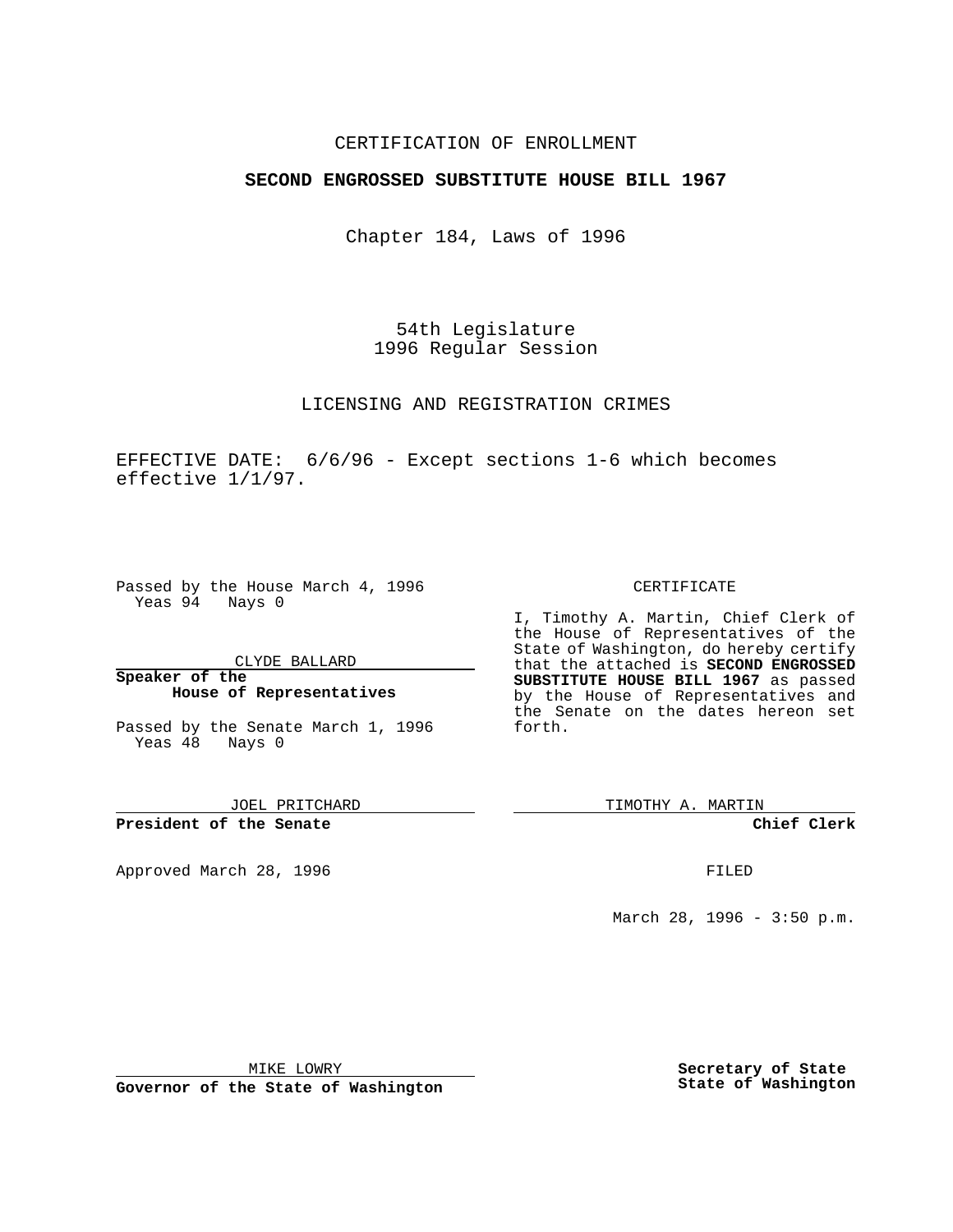# **SECOND ENGROSSED SUBSTITUTE HOUSE BILL 1967** \_\_\_\_\_\_\_\_\_\_\_\_\_\_\_\_\_\_\_\_\_\_\_\_\_\_\_\_\_\_\_\_\_\_\_\_\_\_\_\_\_\_\_\_\_\_\_

\_\_\_\_\_\_\_\_\_\_\_\_\_\_\_\_\_\_\_\_\_\_\_\_\_\_\_\_\_\_\_\_\_\_\_\_\_\_\_\_\_\_\_\_\_\_\_

## AS AMENDED BY THE SENATE

Passed Legislature - 1996 Regular Session

#### **State of Washington 54th Legislature 1995 Regular Session**

**By** House Committee on Transportation (originally sponsored by Representatives Romero, Robertson, R. Fisher, K. Schmidt, Tokuda, Chopp, Patterson, Regala, Hatfield, Wolfe, Cole, Dellwo, Valle and Ogden)

Read first time 03/06/95.

1 AN ACT Relating to licensing and registration crimes; amending RCW 46.16.010, 46.16.160, 47.68.255, 88.02.118, and 82.32.330; adding a new section to chapter 46.68 RCW; creating a new section; prescribing penalties; and providing an effective date.

5 BE IT ENACTED BY THE LEGISLATURE OF THE STATE OF WASHINGTON:

6 **Sec. 1.** RCW 46.16.010 and 1993 c 238 s 1 are each amended to read 7 as follows:

 (1) It is unlawful for a person to operate any vehicle over and along a public highway of this state without first having obtained and having in full force and effect a current and proper vehicle license and display vehicle license number plates therefor as by this chapter provided. Failure to make initial registration before operation on the highways of this state is a misdemeanor, and any person convicted thereof shall be punished by a fine of no less than three hundred thirty dollars, no part of which may be suspended or deferred. Failure to renew an expired registration before operation on the highways of this state is a traffic infraction.

18 (2) The licensing of a vehicle in another state by a resident of 19 this state, as defined in RCW 46.16.028, evading the payment of any tax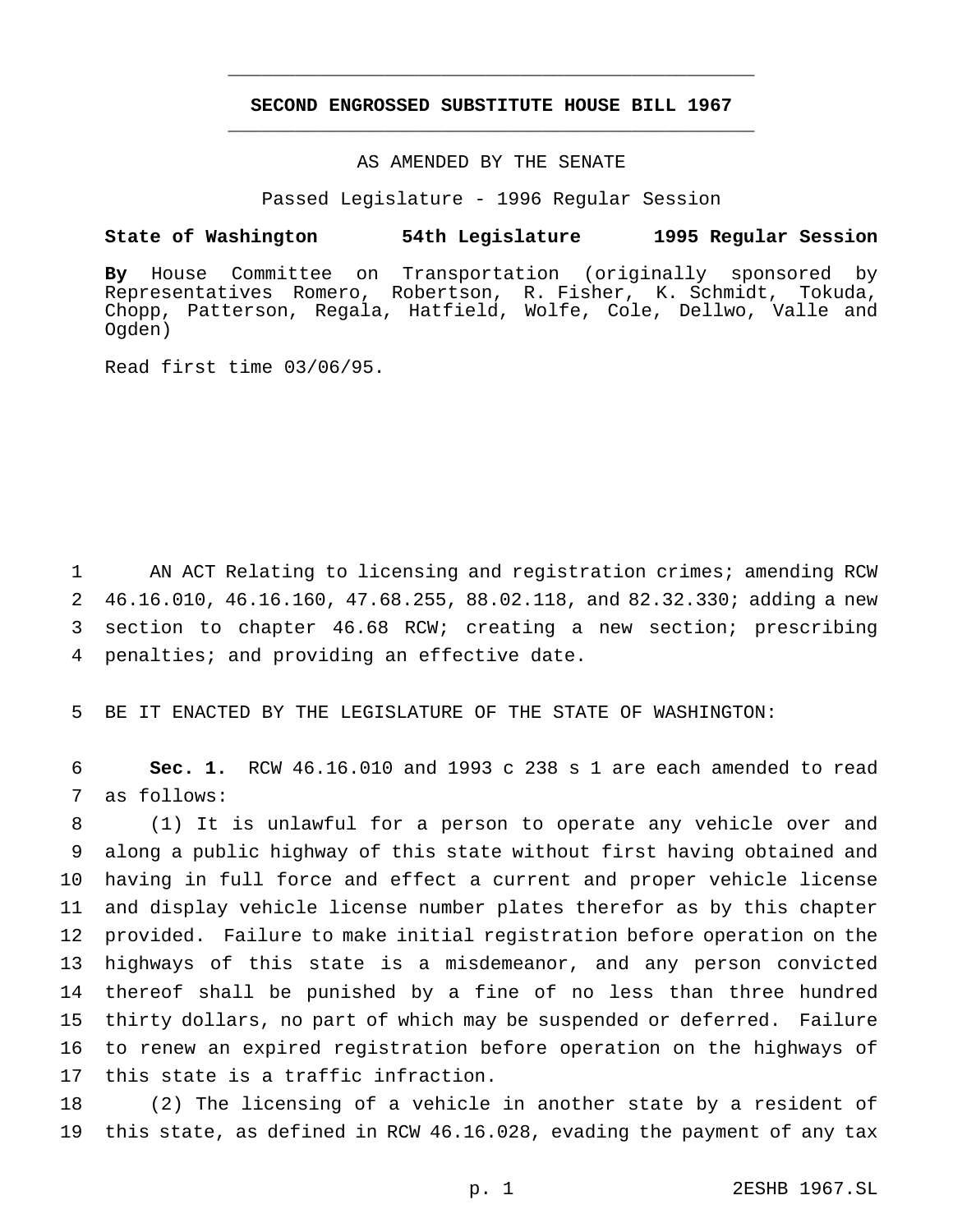or license fee imposed in connection with registration, is a gross misdemeanor punishable as follows:

 (a) For a first offense, up to one year in the county jail and a fine equal to twice the amount of delinquent taxes and fees, no part of which may be suspended or deferred;

 (b) For a second or subsequent offense, up to one year in the 7 county jail and a fine equal to ((three)) four times the amount of delinquent taxes and fees, no part of which may be suspended or deferred;

10 (c) For fines levied under (b) of this subsection, an amount equal 11 to the avoided taxes and fees owed shall be deposited in the vehicle 12 licensing fraud account created in the state treasury;

 (d) The avoided taxes and fees shall be deposited and distributed 14 in the same manner as if the taxes and fees were properly paid in a 15 timely fashion.

16 (3) These provisions shall not apply to farm ((vehicle[s])) vehicles as defined in RCW 46.04.181 if operated within a radius of fifteen miles of the farm where principally used or garaged, farm tractors and farm implements including trailers designed as cook or bunk houses used exclusively for animal herding temporarily operating or drawn upon the public highways, and trailers used exclusively to transport farm implements from one farm to another during the daylight hours or at night when such equipment has lights that comply with the law: PROVIDED FURTHER, That these provisions shall not apply to spray or fertilizer applicator rigs designed and used exclusively for spraying or fertilization in the conduct of agricultural operations and not primarily for the purpose of transportation, and nurse rigs or equipment auxiliary to the use of and designed or modified for the fueling, repairing or loading of spray and fertilizer applicator rigs and not used, designed or modified primarily for the purpose of transportation: PROVIDED FURTHER, That these provisions shall not apply to fork lifts operated during daylight hours on public highways adjacent to and within five hundred feet of the warehouses which they serve: PROVIDED FURTHER, That these provisions shall not apply to equipment defined as follows:

 "Special highway construction equipment" is any vehicle which is designed and used primarily for grading of highways, paving of highways, earth moving, and other construction work on highways and which is not designed or used primarily for the transportation of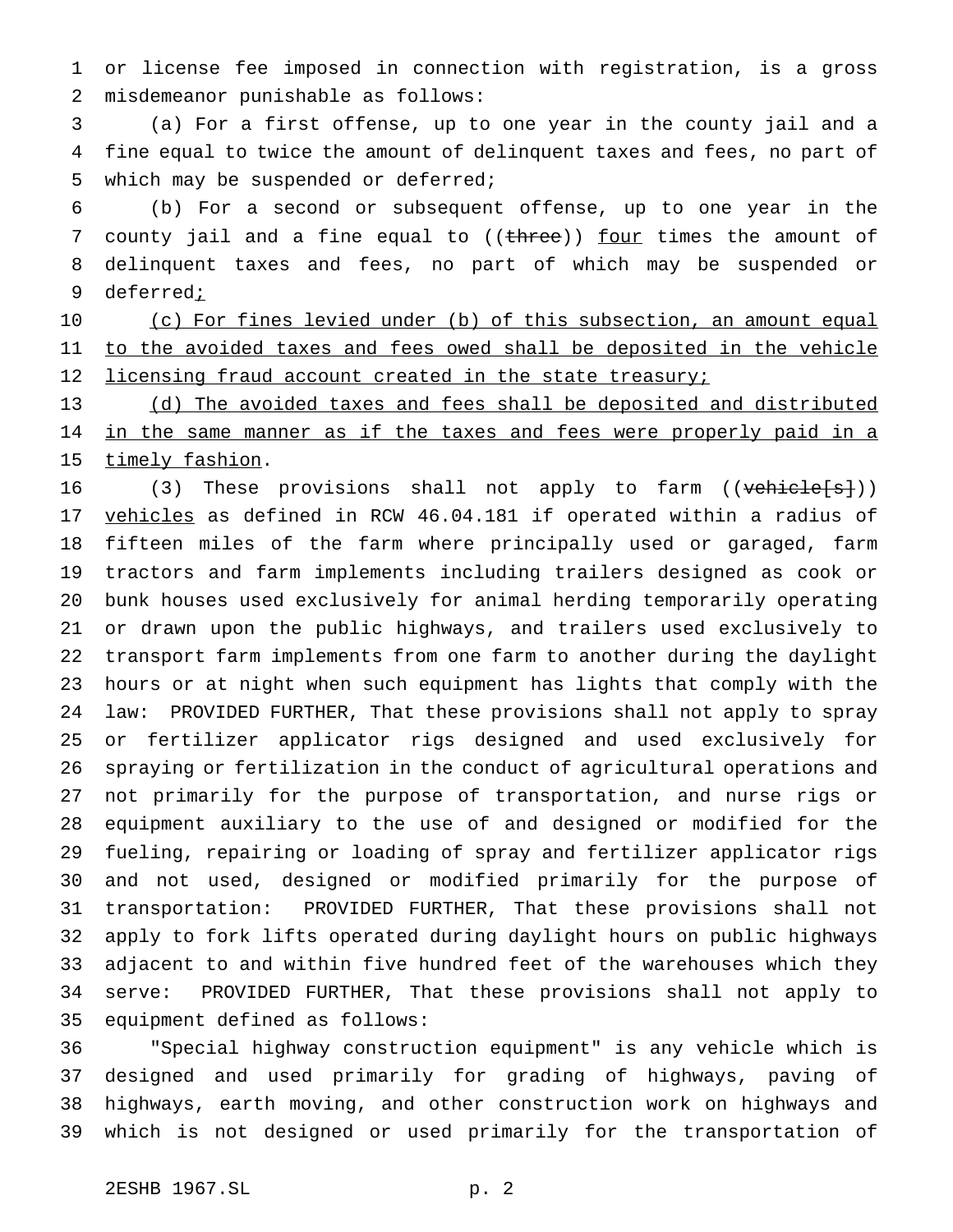persons or property on a public highway and which is only incidentally operated or moved over the highway. It includes, but is not limited to, road construction and maintenance machinery so designed and used such as portable air compressors, air drills, asphalt spreaders, bituminous mixers, bucket loaders, track laying tractors, ditchers, leveling graders, finishing machines, motor graders, paving mixers, road rollers, scarifiers, earth moving scrapers and carryalls, lighting plants, welders, pumps, power shovels and draglines, self-propelled and tractor-drawn earth moving equipment and machinery, including dump trucks and tractor-dump trailer combinations which either (1) are in excess of the legal width or (2) which, because of their length, height or unladen weight, may not be moved on a public highway without the permit specified in RCW 46.44.090 and which are not operated laden except within the boundaries of the project limits as defined by the contract, and other similar types of construction equipment, or (3) which are driven or moved upon a public highway only for the purpose of crossing such highway from one property to another, provided such movement does not exceed five hundred feet and the vehicle is equipped with wheels or pads which will not damage the roadway surface.

Exclusions:

 "Special highway construction equipment" does not include any of the following:

 Dump trucks originally designed to comply with the legal size and weight provisions of this code notwithstanding any subsequent modification which would require a permit, as specified in RCW 46.44.090, to operate such vehicles on a public highway, including trailers, truck-mounted transit mixers, cranes and shovels, or other vehicles designed for the transportation of persons or property to which machinery has been attached.

 (4) The following vehicles, whether operated solo or in combination, are exempt from license registration and displaying license plates as required by this chapter:

 (a) A converter gear used to convert a semitrailer into a trailer or a two-axle truck or tractor into a three or more axle truck or tractor or used in any other manner to increase the number of axles of a vehicle. Converter gear includes an auxiliary axle, booster axle, dolly, and jeep axle.

 (b) A tow dolly that is used for towing a motor vehicle behind another motor vehicle. The front or rear wheels of the towed vehicle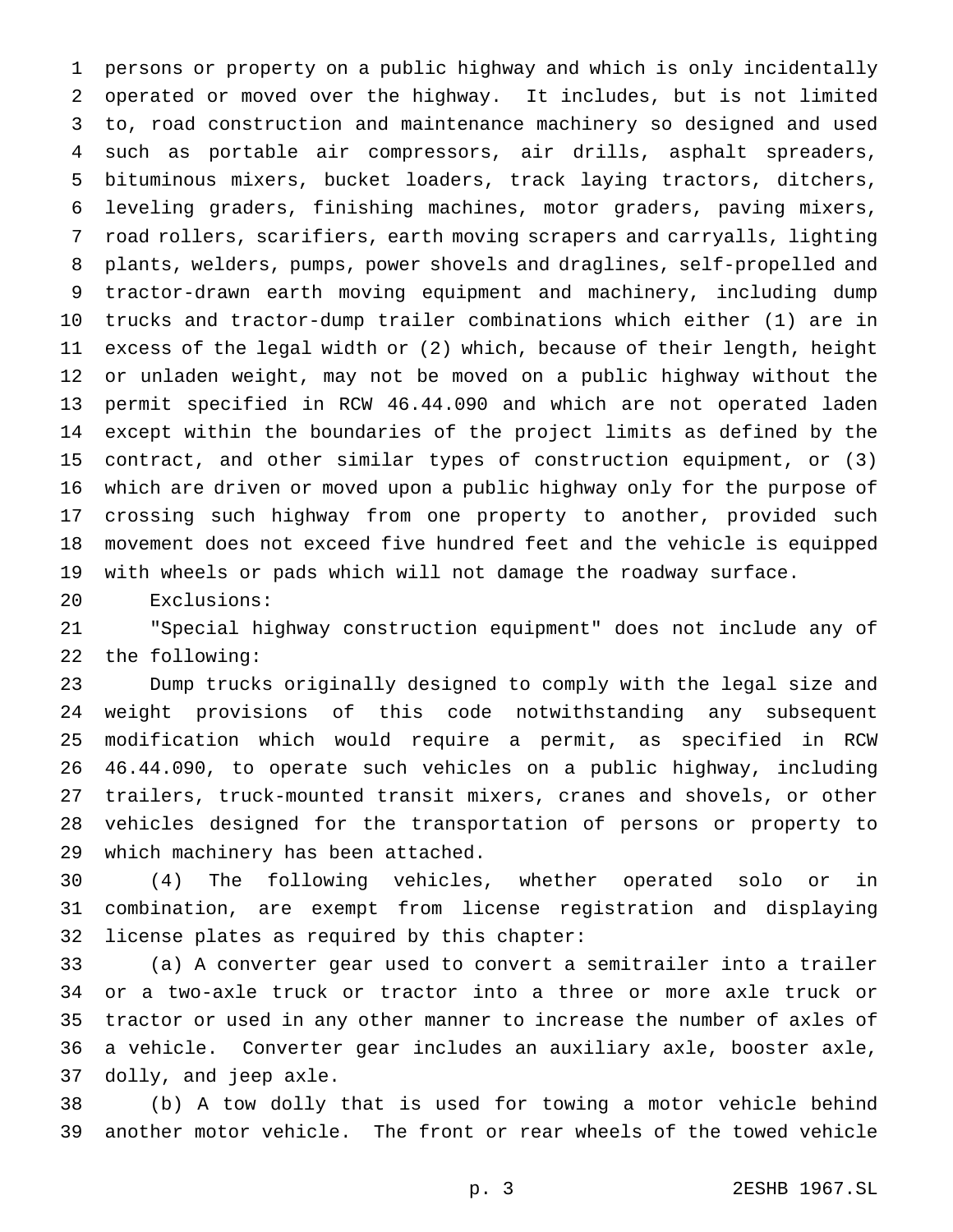are secured to and rest on the tow dolly that is attached to the towing vehicle by a tow bar.

 **Sec. 2.** RCW 46.16.160 and 1993 c 102 s 2 are each amended to read as follows:

 (1) The owner of a vehicle which under reciprocal relations with another jurisdiction would be required to obtain a license registration in this state or an unlicensed vehicle which would be required to obtain a license registration for operation on public highways of this state may, as an alternative to such license registration, secure and operate such vehicle under authority of a trip permit issued by this state in lieu of a Washington certificate of license registration, and licensed gross weight if applicable. The licensed gross weight may not exceed eighty thousand pounds for a combination of vehicles nor forty thousand pounds for a single unit vehicle with three or more axles. Trip permits may also be issued for movement of mobile homes pursuant to RCW 46.44.170. For the purpose of this section, a vehicle is considered unlicensed if the licensed gross weight currently in effect for the vehicle or combination of vehicles is not adequate for the load being carried. Vehicles registered under RCW 46.16.135 shall not be operated under authority of trip permits in lieu of further registration within the same registration year.

 (2) Each trip permit shall authorize the operation of a single vehicle at the maximum legal weight limit for such vehicle for a period of three consecutive days commencing with the day of first use. No more than three such permits may be used for any one vehicle in any 26 period of thirty consecutive days, except that in the case of a 27 recreational vehicle as defined in RCW 43.22.335, no more than two trip 28 permits may be used for any one vehicle in a one-year period. Every permit shall identify, as the department may require, the vehicle for which it is issued and shall be completed in its entirety and signed by the operator before operation of the vehicle on the public highways of this state. Correction of data on the permit such as dates, license number, or vehicle identification number invalidates the permit. The trip permit shall be displayed on the vehicle to which it is issued as prescribed by the department.

 (3) Vehicles operating under authority of trip permits are subject to all laws, rules, and regulations affecting the operation of like vehicles in this state.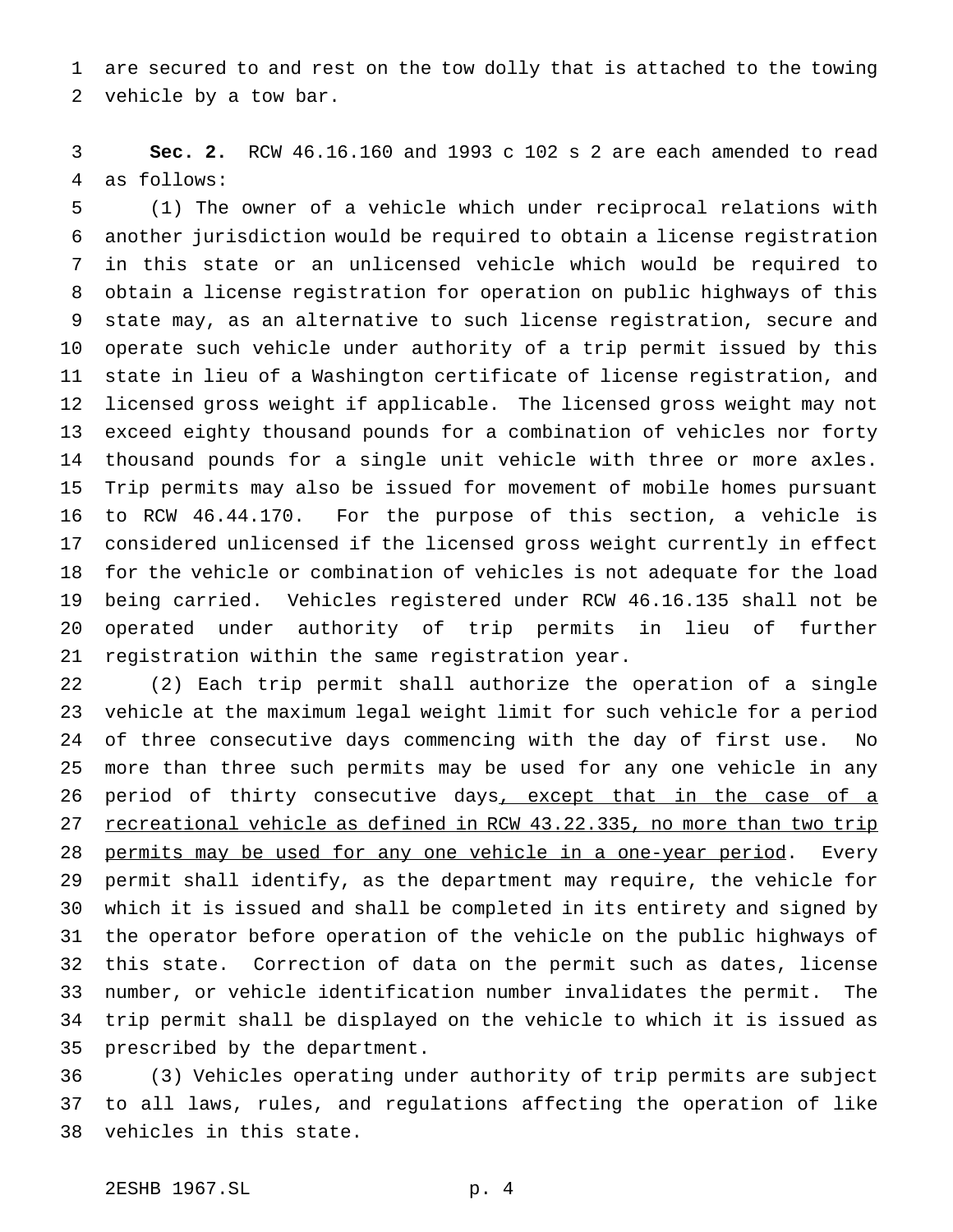(4) Prorate operators operating commercial vehicles on trip permits in Washington shall retain the customer copy of such permit for four years.

4 (5) ((Blank)) Trip permits may be obtained from field offices of the department of transportation, Washington state patrol, department of licensing, or other agents appointed by the department. For each permit issued, there shall be collected a filing fee as provided by RCW 46.01.140, an administrative fee of eight dollars, and an excise tax of one dollar. If the filing fee amount of one dollar prescribed by RCW 46.01.140 is increased or decreased after January 1, 1981, the administrative fee shall be adjusted to compensate for such change to insure that the total amount collected for the filing fee, administrative fee, and excise tax remain at ten dollars. These fees and taxes are in lieu of all other vehicle license fees and taxes. No exchange, credits, or refunds may be given for trip permits after they have been purchased.

 (6) The department may appoint county auditors or businesses as agents for the purpose of selling trip permits to the public. County auditors or businesses so appointed may retain the filing fee collected for each trip permit to defray expenses incurred in handling and selling the permits.

 (7) A violation of or a failure to comply with any provision of this section is a gross misdemeanor.

 (8) The department of licensing may adopt rules as it deems necessary to administer this section.

 (9) All administrative fees and excise taxes collected under the provisions of this chapter shall be forwarded by the department with proper identifying detailed report to the state treasurer who shall deposit the administrative fees to the credit of the motor vehicle fund and the excise taxes to the credit of the general fund. Filing fees will be forwarded and reported to the state treasurer by the department as prescribed in RCW 46.01.140.

 **Sec. 3.** RCW 47.68.255 and 1993 c 238 s 2 are each amended to read as follows:

 A person who is required to register an aircraft under this chapter and who registers an aircraft in another state or foreign country evading the Washington aircraft excise tax is guilty of a gross 38 misdemeanor. For a second or subsequent offense, the person convicted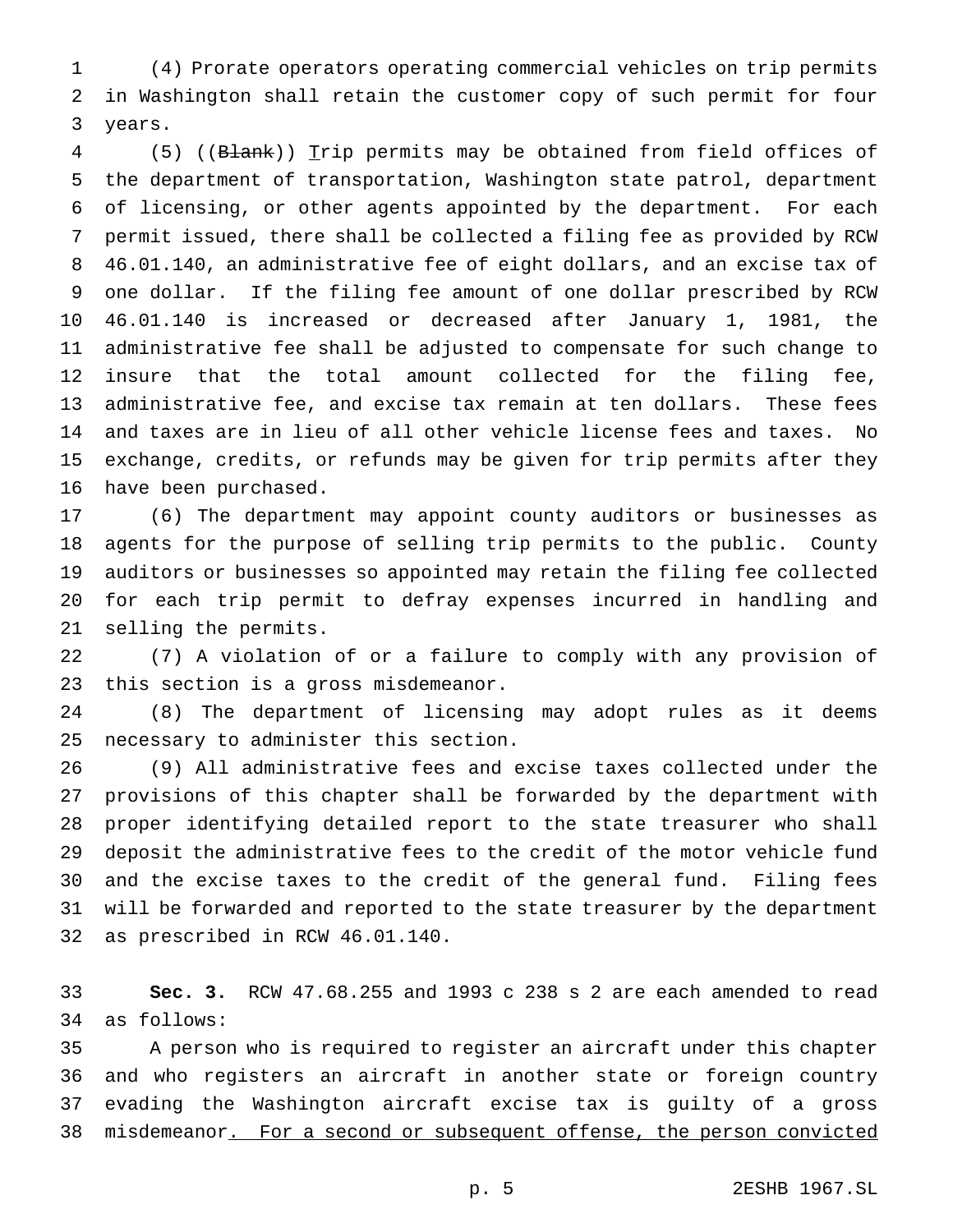is also subject to a fine equal to four times the amount of avoided taxes and fees, no part of which may be suspended or deferred. Excise taxes owed and fines assessed shall be deposited in the manner provided under RCW 46.16.010(2).

 **Sec. 4.** RCW 88.02.118 and 1993 c 238 s 4 are each amended to read as follows:

 It is a gross misdemeanor punishable as provided under chapter 9A.20 RCW for any person owning a vessel subject to taxation under chapter 82.49 RCW to register a vessel in another state to avoid Washington state vessel excise tax required under chapter 82.49 RCW or to obtain a vessel dealer's registration for the purpose of evading 12 excise tax on vessels under chapter 82.49 RCW. For a second or 13 subsequent offense, the person convicted is also subject to a fine 14 equal to four times the amount of avoided taxes and fees, no part of which may be suspended or deferred. Excise taxes owed and fines assessed shall be deposited in the manner provided under RCW 46.16.010(2).

 **Sec. 5.** RCW 82.32.330 and 1995 c 197 s 1 are each amended to read as follows:

(1) For purposes of this section:

 (a) "Disclose" means to make known to any person in any manner whatever a return or tax information;

 (b) "Return" means a tax or information return or claim for refund required by, or provided for or permitted under, the laws of this state which is filed with the department of revenue by, on behalf of, or with respect to a person, and any amendment or supplement thereto, including supporting schedules, attachments, or lists that are supplemental to, or part of, the return so filed;

 (c) "Tax information" means (i) a taxpayer's identity, (ii) the nature, source, or amount of the taxpayer's income, payments, receipts, deductions, exemptions, credits, assets, liabilities, net worth, tax liability deficiencies, overassessments, or tax payments, whether taken from the taxpayer's books and records or any other source, (iii) whether the taxpayer's return was, is being, or will be examined or subject to other investigation or processing, (iv) a part of a written determination that is not designated as a precedent and disclosed pursuant to RCW 82.32.410, or a background file document relating to a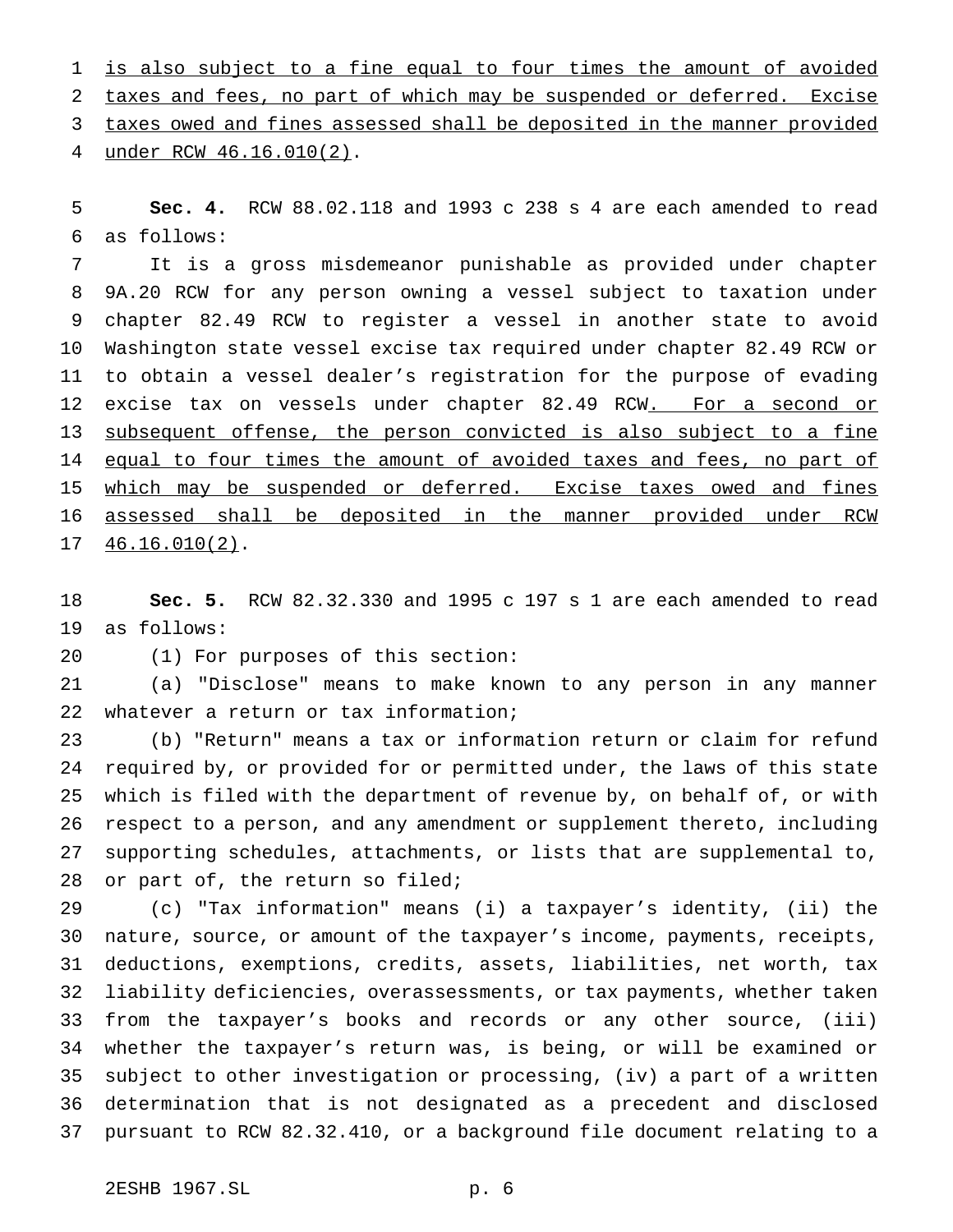written determination, and (v) other data received by, recorded by, prepared by, furnished to, or collected by the department of revenue with respect to the determination of the existence, or possible existence, of liability, or the amount thereof, of a person under the laws of this state for a tax, penalty, interest, fine, forfeiture, or other imposition, or offense: PROVIDED, That data, material, or documents that do not disclose information related to a specific or identifiable taxpayer do not constitute tax information under this section. Except as provided by RCW 82.32.410, nothing in this chapter shall require any person possessing data, material, or documents made confidential and privileged by this section to delete information from 12 such data, material, or documents so as to permit its disclosure; (d) "State agency" means every Washington state office, department,

14 division, bureau, board, commission, or other state agency;

 (e) "Taxpayer identity" means the taxpayer's name, address, telephone number, registration number, or any combination thereof, or 17 any other information disclosing the identity of the taxpayer; and

 (f) "Department" means the department of revenue or its officer, agent, employee, or representative.

 (2) Returns and tax information shall be confidential and privileged, and except as authorized by this section, neither the department of revenue nor any other person may disclose any return or tax information.

 (3) The foregoing, however, shall not prohibit the department of revenue from:

 (a) Disclosing such return or tax information in a civil or criminal judicial proceeding or an administrative proceeding:

 (i) In respect of any tax imposed under the laws of this state if the taxpayer or its officer or other person liable under Title 82 RCW is a party in the proceeding; or

 (ii) In which the taxpayer about whom such return or tax information is sought and another state agency are adverse parties in the proceeding;

 (b) Disclosing, subject to such requirements and conditions as the director shall prescribe by rules adopted pursuant to chapter 34.05 RCW, such return or tax information regarding a taxpayer to such taxpayer or to such person or persons as that taxpayer may designate in a request for, or consent to, such disclosure, or to any other person, at the taxpayer's request, to the extent necessary to comply with a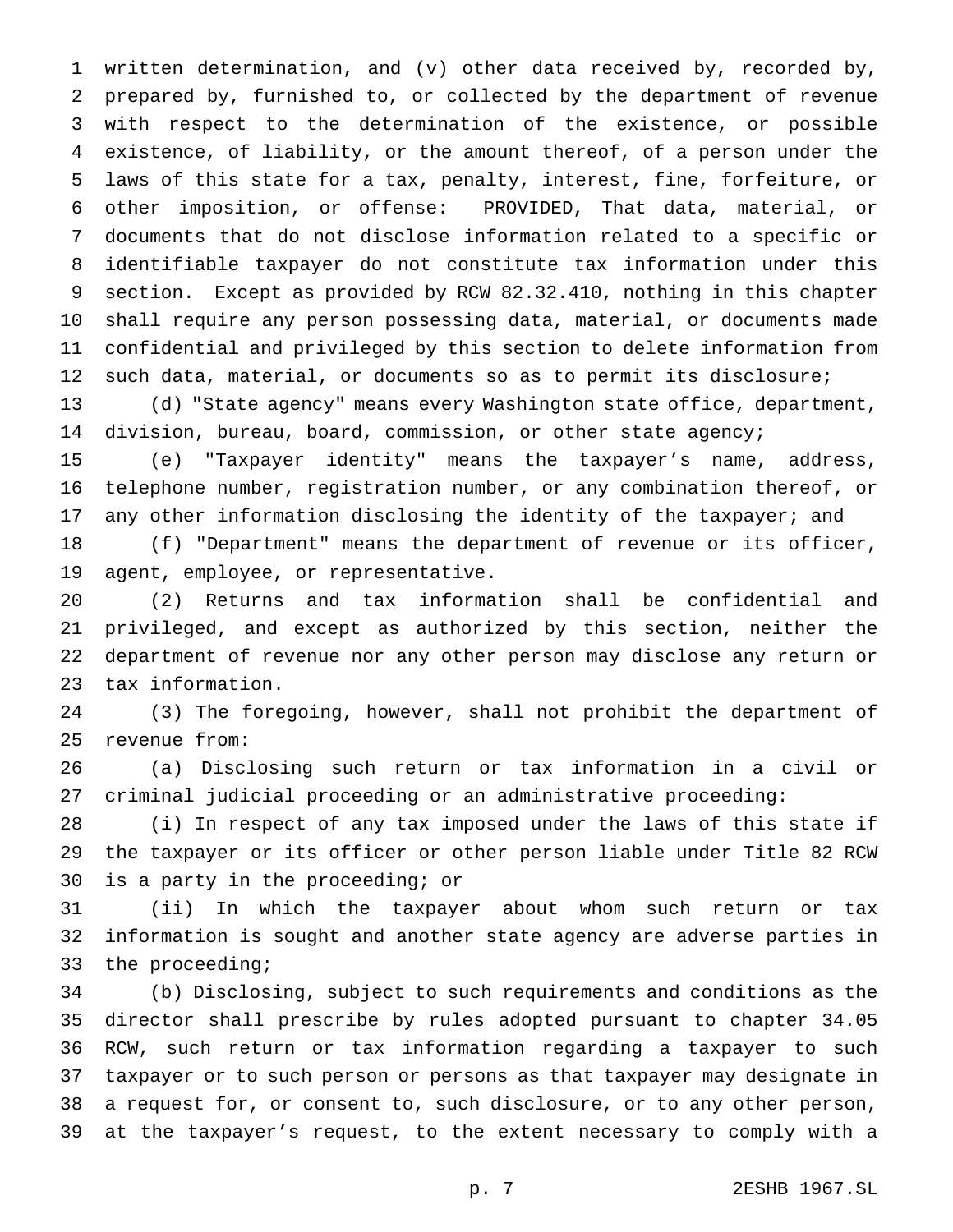request for information or assistance made by the taxpayer to such other person: PROVIDED, That tax information not received from the taxpayer shall not be so disclosed if the director determines that such disclosure would compromise any investigation or litigation by any federal, state, or local government agency in connection with the civil or criminal liability of the taxpayer or another person, or that such disclosure would identify a confidential informant, or that such disclosure is contrary to any agreement entered into by the department that provides for the reciprocal exchange of information with other government agencies which agreement requires confidentiality with respect to such information unless such information is required to be 12 disclosed to the taxpayer by the order of any court;

 (c) Disclosing the name of a taxpayer with a deficiency greater than five thousand dollars and against whom a warrant under RCW 82.32.210 has been either issued or filed and remains outstanding for a period of at least ten working days. The department shall not be required to disclose any information under this subsection if a taxpayer: (i) Has been issued a tax assessment; (ii) has been issued a warrant that has not been filed; and (iii) has entered a deferred payment arrangement with the department of revenue and is making payments upon such deficiency that will fully satisfy the indebtedness within twelve months;

 (d) Disclosing the name of a taxpayer with a deficiency greater than five thousand dollars and against whom a warrant under RCW 82.32.210 has been filed with a court of record and remains outstanding;

 (e) Publishing statistics so classified as to prevent the identification of particular returns or reports or items thereof;

 (f) Disclosing such return or tax information, for official purposes only, to the governor or attorney general, or to any state agency, or to any committee or subcommittee of the legislature dealing with matters of taxation, revenue, trade, commerce, the control of industry or the professions;

 (g) Permitting the department of revenue's records to be audited and examined by the proper state officer, his or her agents and employees;

 (h) Disclosing any such return or tax information to a peace officer as defined in RCW 9A.04.110 or county prosecuting attorney, for 39 official purposes. The disclosure may be made only in response to a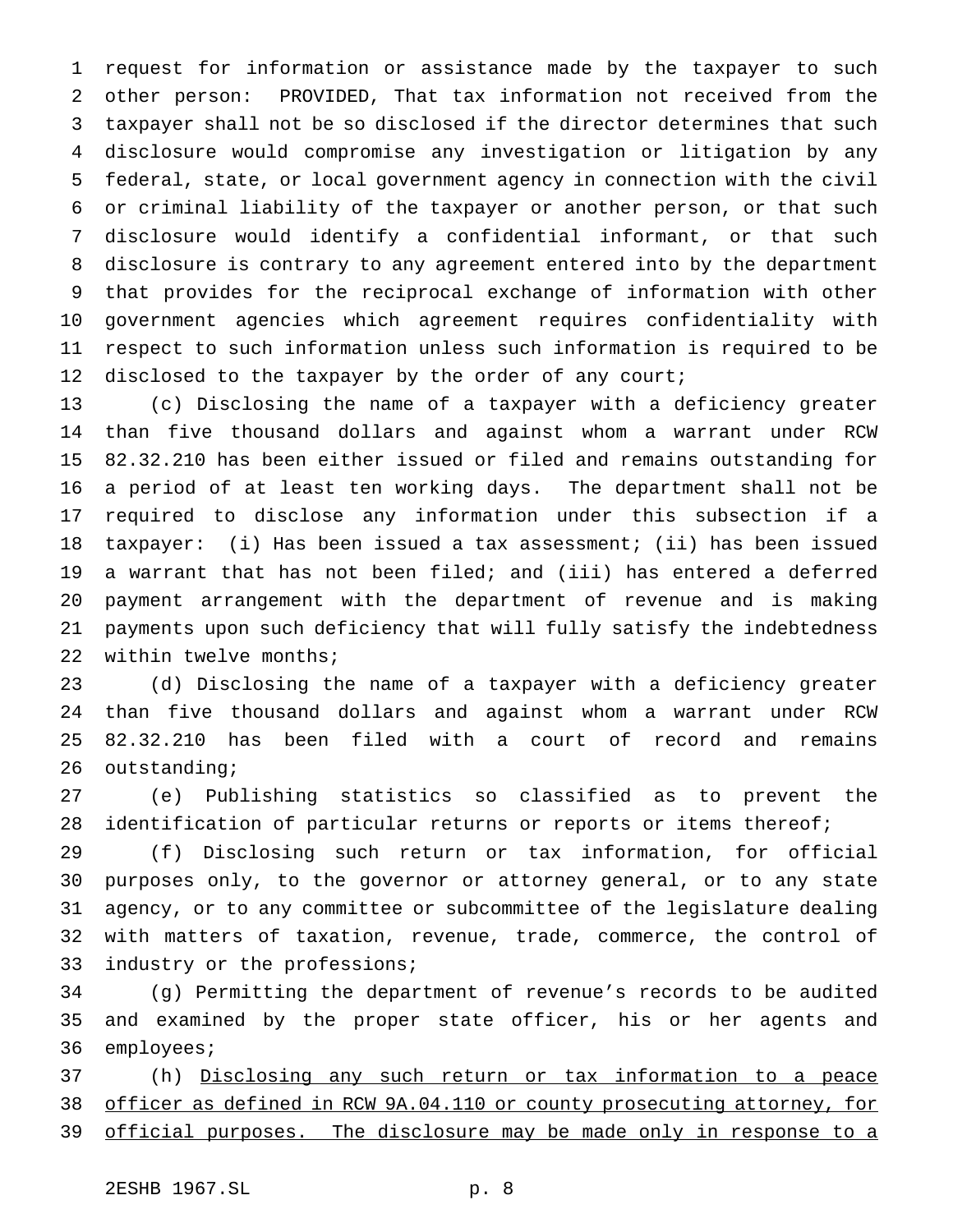search warrant, subpoena, or other court order, unless the disclosure 2 is for the purpose of criminal tax enforcement. A peace officer or county prosecuting attorney who receives the return or tax information may disclose that return or tax information only for use in the investigation and a related court proceeding, or in the court proceeding for which the return or tax information originally was 7 sought;

 (i) Disclosing any such return or tax information to the proper officer of the internal revenue service of the United States, the Canadian government or provincial governments of Canada, or to the proper officer of the tax department of any state or city or town or county, for official purposes, but only if the statutes of the United States, Canada or its provincial governments, or of such other state or city or town or county, as the case may be, grants substantially similar privileges to the proper officers of this state;

16 ( $(\frac{1}{i})$ ) (j) Disclosing any such return or tax information to the Department of Justice, the Bureau of Alcohol, Tobacco and Firearms of the Department of the Treasury, the Department of Defense, the United 19 States Customs Service, the Coast Guard of the United States, and the United States Department of Transportation, or any authorized 21 representative thereof, for official purposes;

22  $((+\frac{1}{2}))$   $(k)$  Publishing or otherwise disclosing the text of a written determination designated by the director as a precedent pursuant to RCW 82.32.410;

 $((+k))$   $(1)$  Disclosing, in a manner that is not associated with other tax information, the taxpayer name, entity type, business address, mailing address, revenue tax registration numbers, standard industrial classification code of a taxpayer, and the dates of opening and closing of business. This subsection shall not be construed as giving authority to the department to give, sell, or provide access to any list of taxpayers for any commercial purpose; or

 $((+1))$   $(m)$  Disclosing such return or tax information that is also maintained by another Washington state or local governmental agency as a public record available for inspection and copying under the provisions of chapter 42.17 RCW or is a document maintained by a court of record not otherwise prohibited from disclosure.

 (4)(a) The department may disclose return or taxpayer information to a person under investigation or during any court or administrative proceeding against a person under investigation as provided in this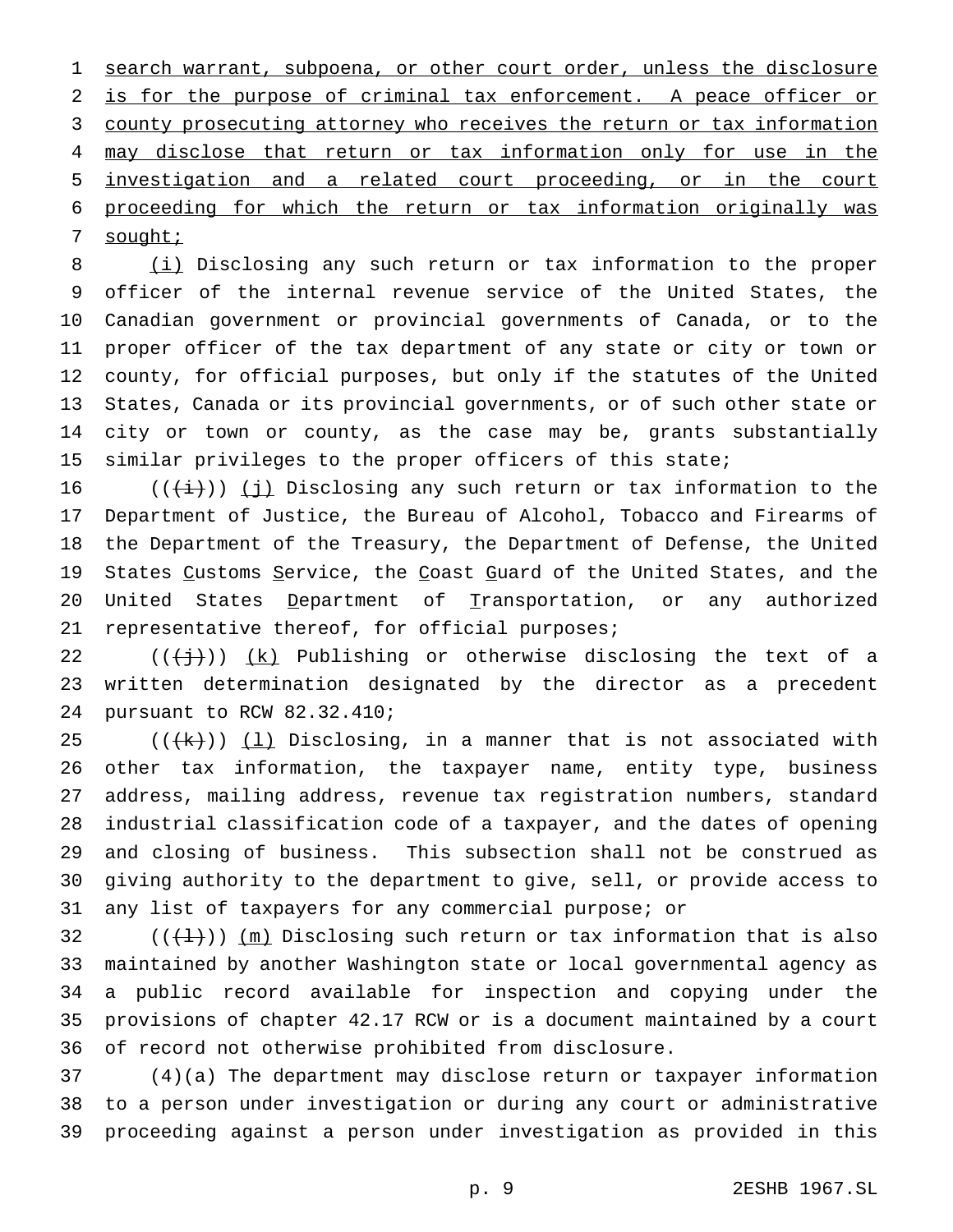subsection (4). The disclosure must be in connection with the department's official duties relating to an audit, collection activity, or a civil or criminal investigation. The disclosure may occur only when the person under investigation and the person in possession of data, materials, or documents are parties to the return or tax information to be disclosed. The department may disclose return or tax information such as invoices, contracts, bills, statements, resale or exemption certificates, or checks. However, the department may not disclose general ledgers, sales or cash receipt journals, check registers, accounts receivable/payable ledgers, general journals, financial statements, expert's workpapers, income tax returns, state tax returns, tax return workpapers, or other similar data, materials, or documents.

 (b) Before disclosure of any tax return or tax information under this subsection (4), the department shall, through written correspondence, inform the person in possession of the data, materials, or documents to be disclosed. The correspondence shall clearly identify the data, materials, or documents to be disclosed. The department may not disclose any tax return or tax information under this subsection (4) until the time period allowed in (c) of this subsection has expired or until the court has ruled on any challenge brought under (c) of this subsection.

 (c) The person in possession of the data, materials, or documents to be disclosed by the department has twenty days from the receipt of the written request required under (b) of this subsection to petition the superior court of the county in which the petitioner resides for injunctive relief. The court shall limit or deny the request of the department if the court determines that:

 (i) The data, materials, or documents sought for disclosure are cumulative or duplicative, or are obtainable from some other source that is more convenient, less burdensome, or less expensive;

 (ii) The production of the data, materials, or documents sought would be unduly burdensome or expensive, taking into account the needs of the department, the amount in controversy, limitations on the petitioner's resources, and the importance of the issues at stake; or (iii) The data, materials, or documents sought for disclosure contain trade secret information that, if disclosed, could harm the petitioner.